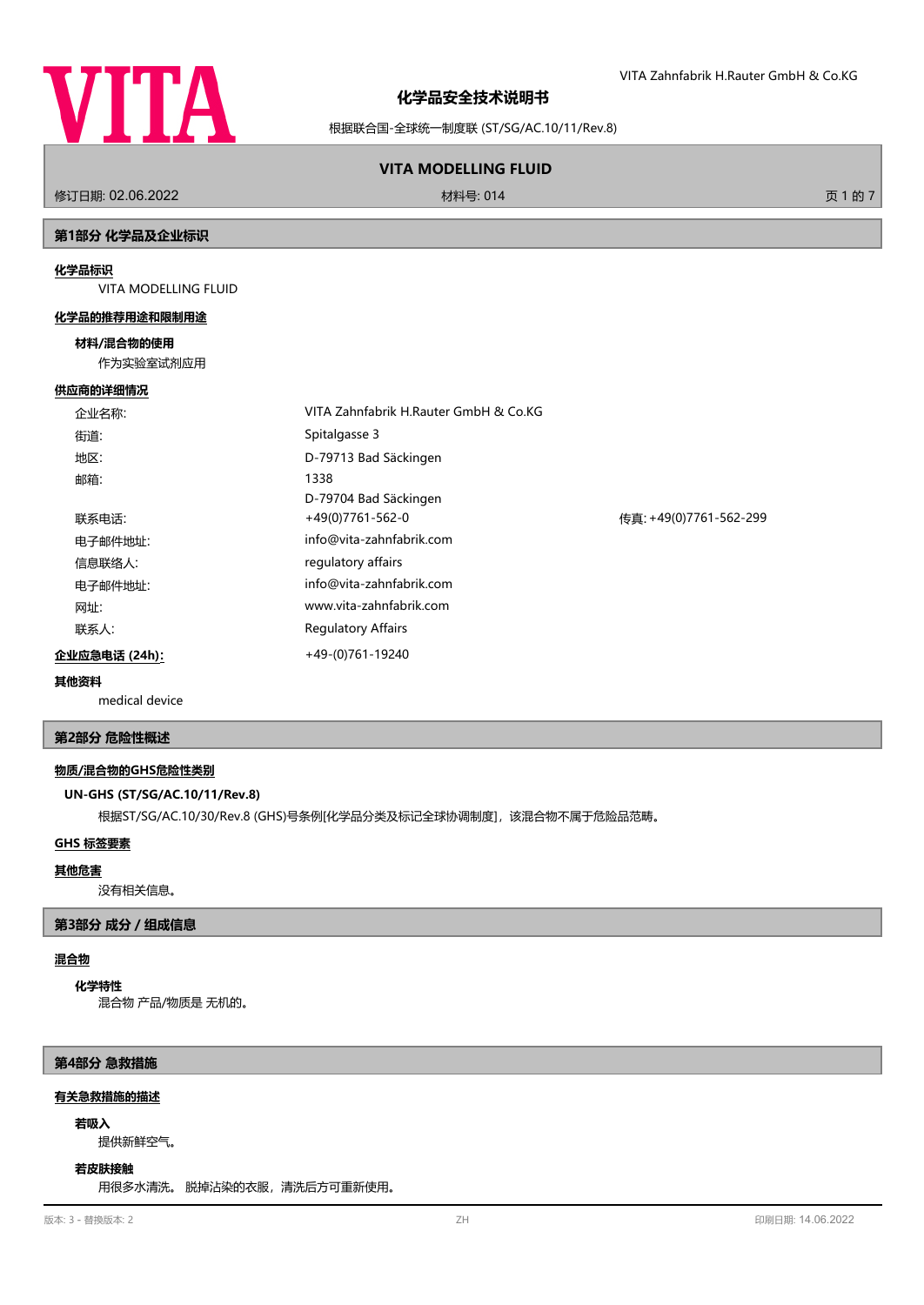

根据联合国-全球统一制度联 (ST/SG/AC.10/11/Rev.8)

# **VITA MODELLING FLUID**

修订日期: 02.06.2022 材料号: 014 页 2 的 7

#### **若眼睛接触**

立刻小心且彻底的用洗眼设备或用水冲洗眼睛。

# **若食入**

立刻漱口,然后喝大量的水。

#### **最重要的症状和健康影响**

没有相关信息。

#### **对医生的特别提示**

症状处理。

#### **第5部分 消防措施**

# **灭火介质**

#### **适合的灭火剂**

依照周边环境决定防火措施。

#### **特别危险性**

不易燃。

#### **消防人员的特殊保护设备和防范措施**

火灾时: 使用不受周围空气影响的呼吸防护器。

#### **第6部分 泄漏应急处理**

#### **作业人员防护措施、防护装备和应急处置程序**

#### **一般提示**

使用个人防护装备

#### **环境保护措施**

不需要特别的环保措施。 按照环保规定彻底清洁受污染的物体和面积。

# **泄漏化学品的收容、清除方法及所使用的处置材料**

#### **其他资料或数据**

用会吸收液体的材料(沙、硅藻土、酸粘合剂、通用粘合剂)吸取。 取出的材料根据清除那一章处理。

# **参照其他章节**

安全处理: 见 段 7 个人防护装备: 见 段 8 垃圾处理: 见 段 13

#### **第7部分 操作处置与储存**

#### **操作注意事项**

**关于安全操作的提示**

不需要特别的预防措施。

# **关于防火、防爆的提示**

不需要特别的防火措施。

#### **针对一般职业卫生保健的提示**

脱掉沾染的衣服。 休息前和工作结束时请洗手。 在工作场所不饮食、不抽烟、不擤鼻涕。

# **安全储存的条件,包括任何不兼容性**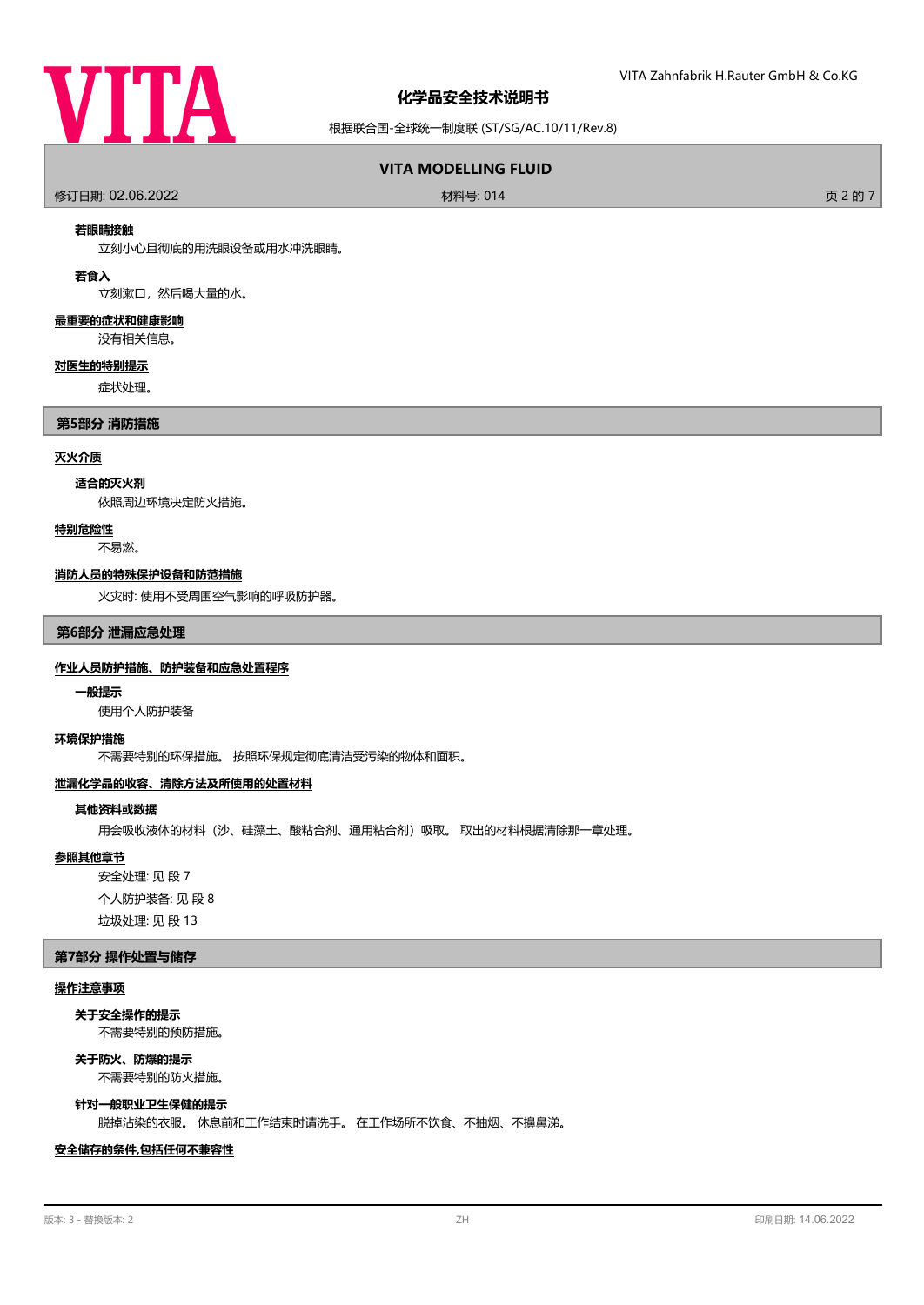

根据联合国-全球统一制度联 (ST/SG/AC.10/11/Rev.8)

# **VITA MODELLING FLUID**

修订日期: 02.06.2022 材料号: 014 页 3 的 7

#### **对存放空间和容器的要求**

容器密封好。

### **共同存放的提示**

不需要特别的预防措施。

# **第8部分 接触控制和个体防护**

#### **控制参数**

#### **工程控制方法**

**保护和卫生措施**

#### **眼部/面部防护**

戴防护眼罩/戴防护面具。

#### **手部防护**

处理化学工作材料时,只能戴带有CE认证标记含四位数检验号码的化学防护手套。 挑选抗化学药品的防护手套 时,必须视工作场所特性而定的危险物质浓度和数量而定。 最好向手套制造厂家询问清楚以上所提特殊用途的手 套之化学药品抵抗性。 推荐的手套品牌 KCL Dermatril P NBR (聚腈橡胶)

#### **皮肤和身体防护**

防护服的使用。

# **呼吸防护**

在通风不足的情况下 戴呼吸防护装置。 开窗户,以便确保空气自然流通。

#### **第9部分 理化特性**

# 聚合状态: わかり おおし かいしゃ 液体的 **基本物理和化学性质信息 颜色: こんさん こうしょう こうしょう こうしょう 元色** 气味: 特征性 **物理状态变化** 熔点/凝固点: 0 °C 沸点或初始沸点和沸腾范围: 100 °C **易燃性** 固体的/液体的: 不适用 气体: 不适用 本产品不: 有爆炸危险的。 **爆炸性特性** 爆炸下限: 没有界定 爆炸上限: 没有界定 **自燃温度** 固体: フィング こうしょう しょうしょう しょうしょう しょうしょう しょうしょう こうしょう 不适用 气体: 不适用 分解温度: 没有界定 pH值: 3,4 **在其它溶剂中的溶解度** 没有界定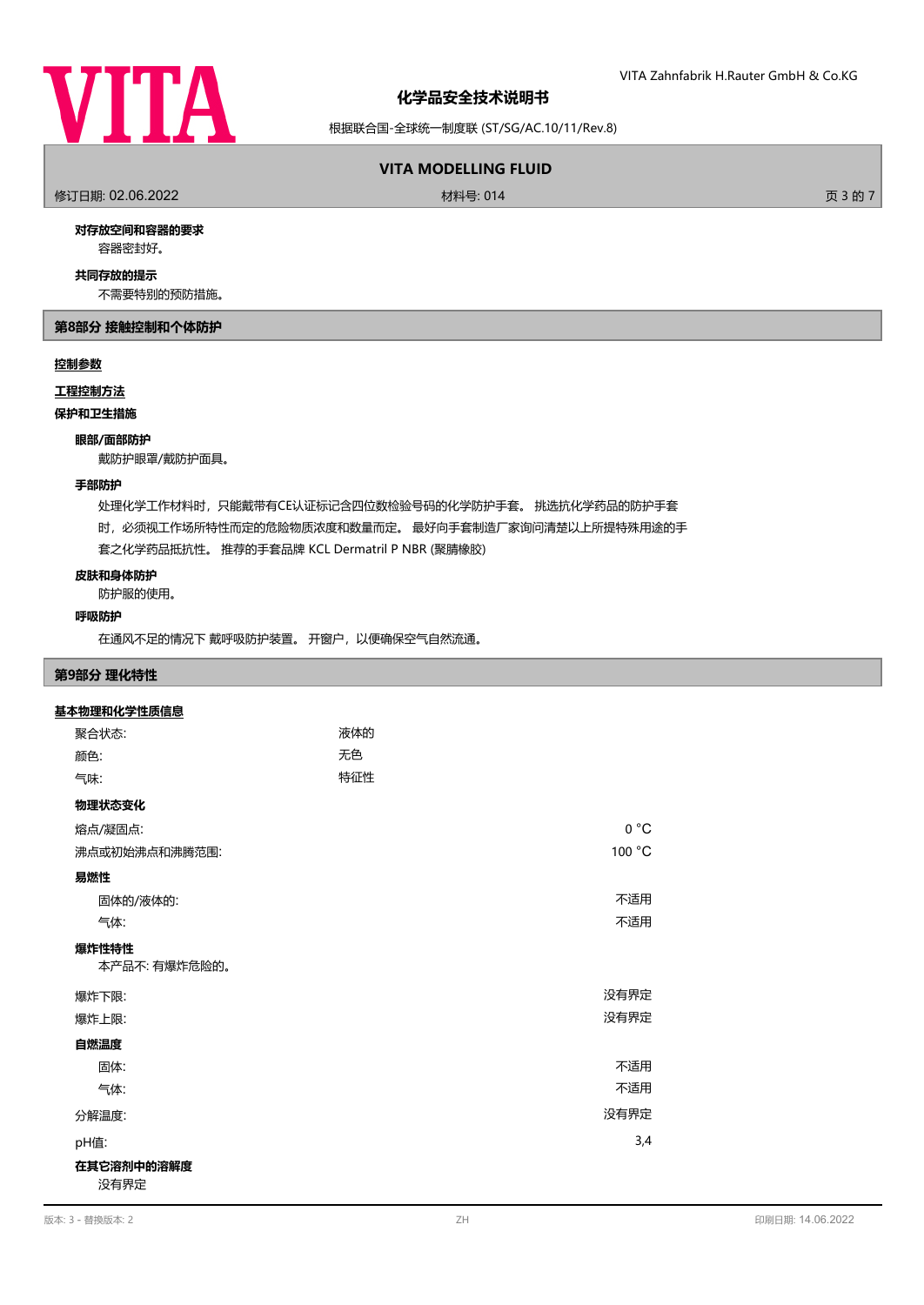

# 根据联合国-全球统一制度联 (ST/SG/AC.10/11/Rev.8)

| <b>VITA MODELLING FLUID</b> |                           |         |  |  |  |
|-----------------------------|---------------------------|---------|--|--|--|
| 修订日期: 02.06.2022            | 材料号: 014                  | 页 4 的 7 |  |  |  |
| 正辛醇-水分配系数:                  | 没有界定                      |         |  |  |  |
| 蒸汽压力:                       | $\le$ = 1100 hPa          |         |  |  |  |
| (在 50 °C)                   |                           |         |  |  |  |
| 相对密度:                       | 0,99700 g/cm <sup>3</sup> |         |  |  |  |
| 相对蒸汽密度:                     | 没有界定                      |         |  |  |  |
| 其他资料或数据                     |                           |         |  |  |  |
| 物理危险类别相关信息                  |                           |         |  |  |  |
| 助燃特性                        |                           |         |  |  |  |
| 不助燃。                        |                           |         |  |  |  |
| 其他安全特性                      |                           |         |  |  |  |
| 固体:                         | 0,0%                      |         |  |  |  |
| 蒸发速率:                       | 没有界定                      |         |  |  |  |
| 第10部分 稳定性和反应性               |                           |         |  |  |  |
| 反应性                         |                           |         |  |  |  |
| 当按规定处理和存储时无有害反应。            |                           |         |  |  |  |
| 稳定性                         |                           |         |  |  |  |
| 该产品在正常室温存储时是稳定。             |                           |         |  |  |  |
| 危险反应                        |                           |         |  |  |  |
| 无已知的危险反应。                   |                           |         |  |  |  |
| 避免接触的条件<br>没有               |                           |         |  |  |  |

# **禁配物**

没有相关信息。

# **危险的分解产物**

无已知的危险分解产物。

# **第11部分 毒理学信息**

# **急性毒性**

#### **急性毒性**

现有数据不符合分类标准。

#### **刺激和腐蚀**

现有数据不符合分类标准。

# **呼吸或皮肤过敏**

现有数据不符合分类标准。

# **致癌性、生殖细胞突变性、生殖毒性**

现有数据不符合分类标准。

# **特异性靶器官系统毒性 一次接触** 现有数据不符合分类标准。

**特异性靶器官系统毒性 反复接触**

现有数据不符合分类标准。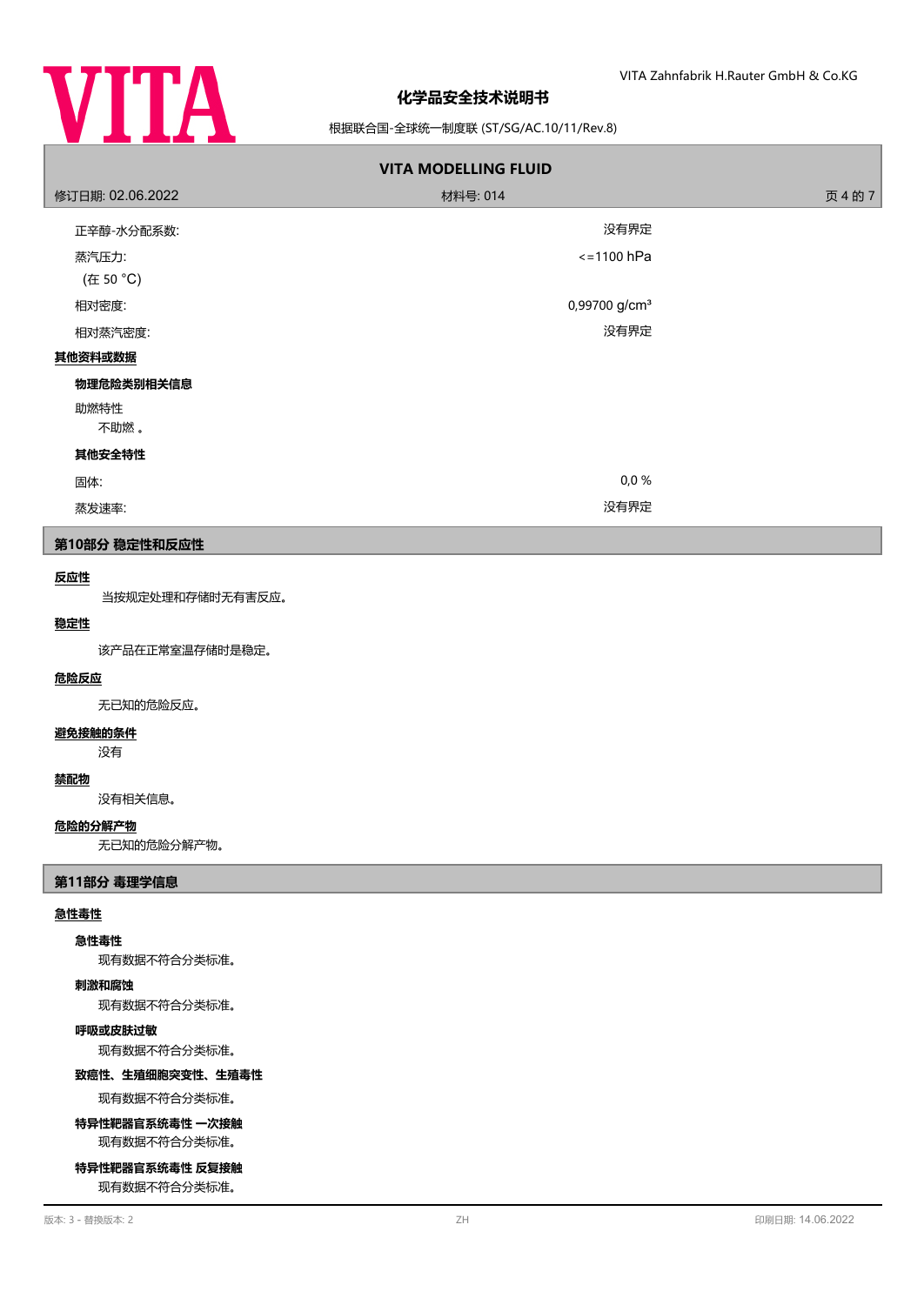

根据联合国-全球统一制度联 (ST/SG/AC.10/11/Rev.8)

# **VITA MODELLING FLUID**

修订日期: 02.06.2022 材料号: 014 页 5 的 7

# **肺内吸入异物的危险**

现有数据不符合分类标准。

#### **测试的补充说明**

根据(EC)第1272/2008号条例[化学品分类及标记全球协调制度],该混合物不属于危险品范畴。

#### **第12部分 生态学信息**

#### **生态毒性**

本产品不: 生态毒性。

# **持久性和降解性**

本产品未经检验。

#### **生物富集或生物积累性**

本产品未经检验。

# **土壤中的迁移性**

本产品未经检验。

# **内分泌干扰性质**

由于成分均不符合标准,本产品不含对非靶标生物内分泌有干扰作用的物质。

### **其他有害作用**

没有相关信息。

# **其他资料**

避免释放到环境中。

#### **第13部分 废弃处置**

#### **废弃物处置方法**

**建议**

根据官署的规定处理废物。

# **受污染的容器和包装的处置方法**

用很多水清洗。 完全清空的包装材料可以回收再利用。

# **第14部分 运输信息**

| 海运 (IMDG)             |                  |  |  |  |
|-----------------------|------------------|--|--|--|
| UN編號或ID編號:            | 根据运输法规,未被分类为危险品。 |  |  |  |
| 联合国运输名称:              | 根据运输法规,未被分类为危险品。 |  |  |  |
| 联合国危险性分类:             | 根据运输法规,未被分类为危险品。 |  |  |  |
| 包装类别:                 | 根据运输法规,未被分类为危险品。 |  |  |  |
| 空运 (ICAO-TI/IATA-DGR) |                  |  |  |  |
| UN編號或ID編號:            | 根据运输法规,未被分类为危险品。 |  |  |  |
| 联合国运输名称:              | 根据运输法规,未被分类为危险品。 |  |  |  |
| 联合国危险性分类:             | 根据运输法规,未被分类为危险品。 |  |  |  |
| 包装类别:                 | 根据运输法规,未被分类为危险品。 |  |  |  |
| 对环境的危害                |                  |  |  |  |
| 对环境有害的物质:             | 无                |  |  |  |
| 使用者特殊预防措施<br>没有相关信息。  |                  |  |  |  |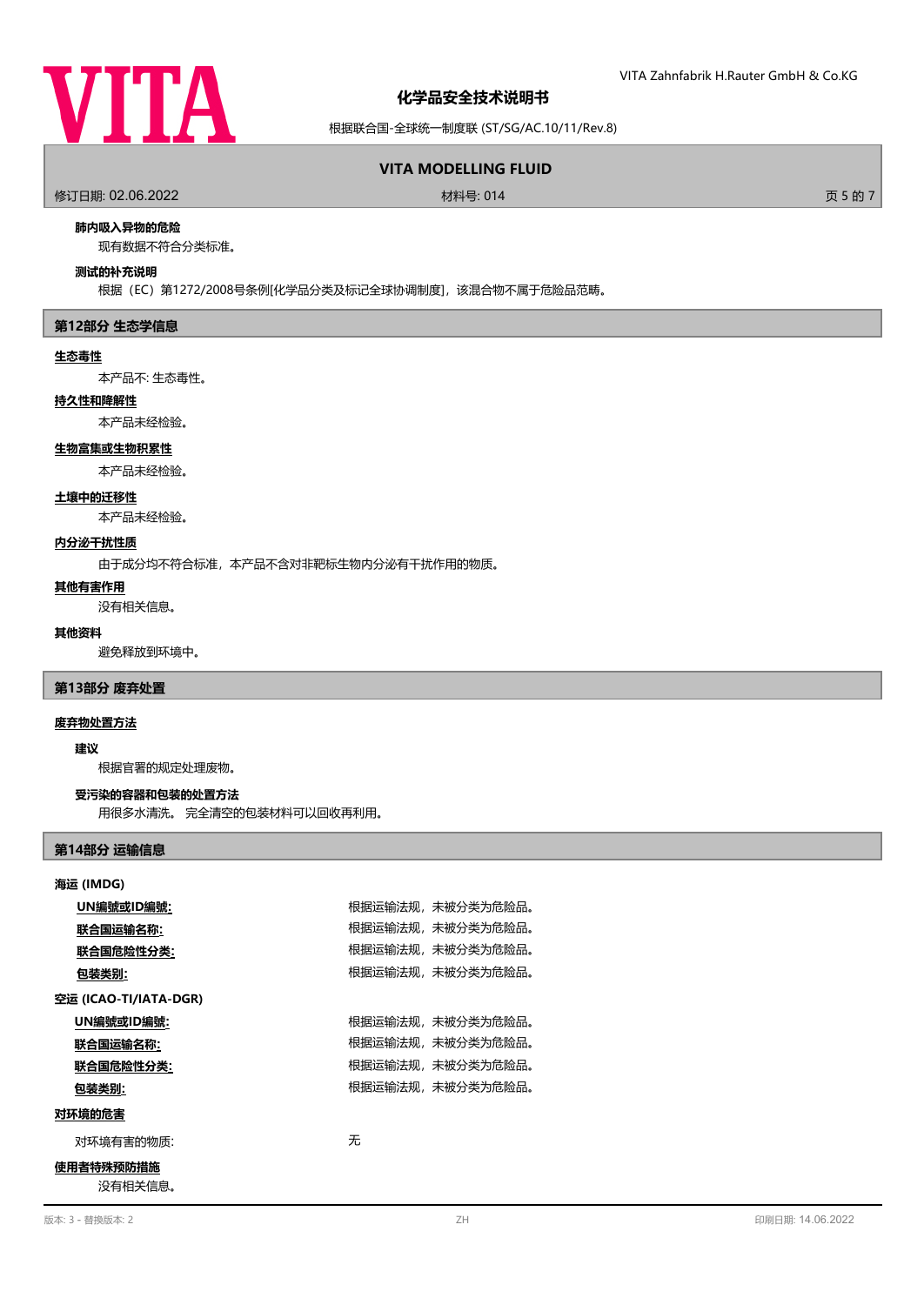

根据联合国-全球统一制度联 (ST/SG/AC.10/11/Rev.8)

# **VITA MODELLING FLUID**

修订日期: 02.06.2022 材料号: 014 页 6 的 7

# **大宗货物运输根据 MARPOL-公约 73/78 附录 II 和 IBC-Code**

不适用

#### **第15部分 法规信息**

#### **国家的规章**

# **第16部分 其他信息**

#### **变更**

此技术说明书与之前的版本有所变更,变更部分位于: 4,7,8,9,15,16.

#### **缩略语和首字母缩写**

ADR: Accord européen sur le transport des marchandises dangereuses par Route

- (European Agreement concerning the International Carriage of Dangerous Goods by Road)
- IMDG: International Maritime Code for Dangerous Goods

IATA: International Air Transport Association

GHS: Globally Harmonized System of Classification and Labelling of Chemicals

EINECS: European Inventory of Existing Commercial Chemical Substances

ELINCS: European List of Notified Chemical Substances

CAS: Chemical Abstracts Service

LC50: Lethal concentration, 50%

LD50: Lethal dose, 50%

CLP: Classification, labelling and Packaging

REACH: Registration, Evaluation and Authorization of Chemicals

GHS: Globally Harmonised System of Classification, Labelling and Packaging of Chemicals

UN: United Nations

DNEL: Derived No Effect Level

DMEL: Derived Minimal Effect Level

PNEC: Predicted No Effect Concentration

ATE: Acute toxicity estimate

LL50: Lethal loading, 50%

EL50: Effect loading, 50%

EC50: Effective Concentration 50%

ErC50: Effective Concentration 50%, growth rate

NOEC: No Observed Effect Concentration

BCF: Bio-concentration factor

PBT: persistent, bioaccumulative, toxic

vPvB: very persistent, very bioaccumulative

RID: Regulations concerning the international carriage of dangerous goods by rail

ADN: European Agreement concerning the International Carriage of Dangerous Goods by Inland

Waterways (Accord européen relatif au transport international des marchandises dangereuses par voies

de navigation intérieures)

EmS: Emergency Schedules

MFAG: Medical First Aid Guide

ICAO: International Civil Aviation Organization

MARPOL: International Convention for the Prevention of Marine Pollution from Ships